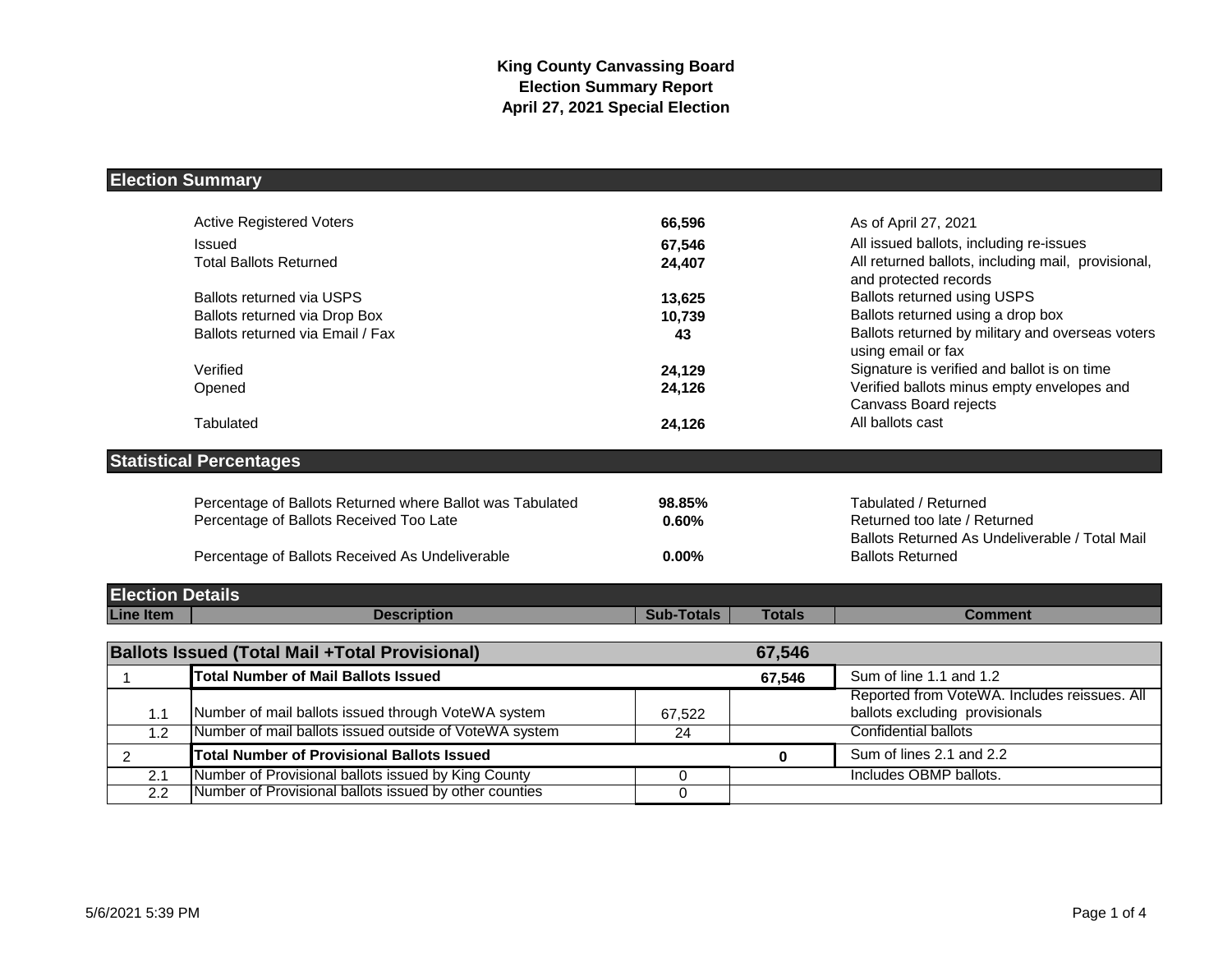## **King County Canvassing Board Election Summary Report April 27, 2021 Special Election**

| <b>Line Item</b>                                                  | <b>Description</b>                                                      | <b>Sub-Totals</b> | <b>Totals</b> | <b>Comment</b>                                                                                 |
|-------------------------------------------------------------------|-------------------------------------------------------------------------|-------------------|---------------|------------------------------------------------------------------------------------------------|
| <b>Ballots Returned (Total mail +Total Provisional)</b><br>24,407 |                                                                         |                   |               |                                                                                                |
| 3                                                                 | <b>Total Number of Mail Ballot Envelopes Returned</b>                   |                   | 24,407        | Sum of line 3.1 and 3.2                                                                        |
| 3.1                                                               | Number of mail ballot envelopes returned and reported in VoteWA         | 24,400            |               | All mail ballots excluding undeliverables and<br>confidentials                                 |
| 3.2                                                               | Number of mail ballots envelopes returned and not reported in<br>VoteWA | 7                 |               | Manually tracked (includes confidential, Federal<br>Write-ins, and ballots with no voter info) |
| 4                                                                 | <b>Total Number of Provisional Ballots Returned</b>                     |                   | 0             | Reported from VoteWA                                                                           |
| 5                                                                 | <b>Total Number of Ballots Returned As Undeliverable</b>                |                   | 0             | Not included in returns counts. For information<br>purposes only.                              |
| <b>Ballots Verified (Total Mail +Total Provisional)</b><br>24,129 |                                                                         |                   |               |                                                                                                |
|                                                                   | <b>Ballots Challenged and Cancelled (Total Mail +Total Provisional)</b> |                   | 278           |                                                                                                |
| 6                                                                 | <b>Total Number Mail Ballot Envelopes Verified and Accepted</b>         |                   | 24,129        | Sum of line 6.1 and 6.2.                                                                       |
| 6.1                                                               | Number of Mail Ballots Verified and Accepted in VoteWA                  | 24.123            |               | Reported from VoteWA                                                                           |
| 6.2                                                               | Number of Mail Ballots Verified and Accepted but not in VoteWA          | 6                 |               | Manually tracked (includes Confidential/Federal<br>Write-ins)                                  |
| $\overline{7}$                                                    | <b>Total Number of Mail Ballot Envelopes Challenged</b>                 | 278               |               | Total of VoteWA challenges and non VoteWA<br>system rejects                                    |
| 7.1                                                               | Deceased - administrative                                               | $\Omega$          |               | Ballots accounted for in VoteWA.                                                               |
| 7.2                                                               | ID Required - administrative                                            | $\Omega$          |               |                                                                                                |
| $\overline{7.3}$                                                  | Marked Moved - administrative                                           | $\Omega$          |               | $\mathbf{u}$<br>$\mathbf{H}$                                                                   |
| 7.4                                                               | Miscellaneous Rejects - administrative                                  | $\Omega$          |               | $\mathbf{u}$<br>$\mathbf{H}$                                                                   |
| 7.5                                                               | No Signature on File - administrative                                   | 0                 |               | $\mathbf{u}$<br>$\mathbf{H}$                                                                   |
| 7.6                                                               | Non-VoteWA System Rejects - administrative                              | 1                 |               | Includes confidentials                                                                         |
| 7.7                                                               | Other than voter - administrative                                       | $\Omega$          |               | Ballots accounted for in VoteWA.                                                               |
| 7.8                                                               | Power of Attorney - signature                                           | $\Omega$          |               |                                                                                                |
| $\overline{7.9}$                                                  | Signature Does Not Match - signature                                    | 66                |               | $\mathbf{u}$                                                                                   |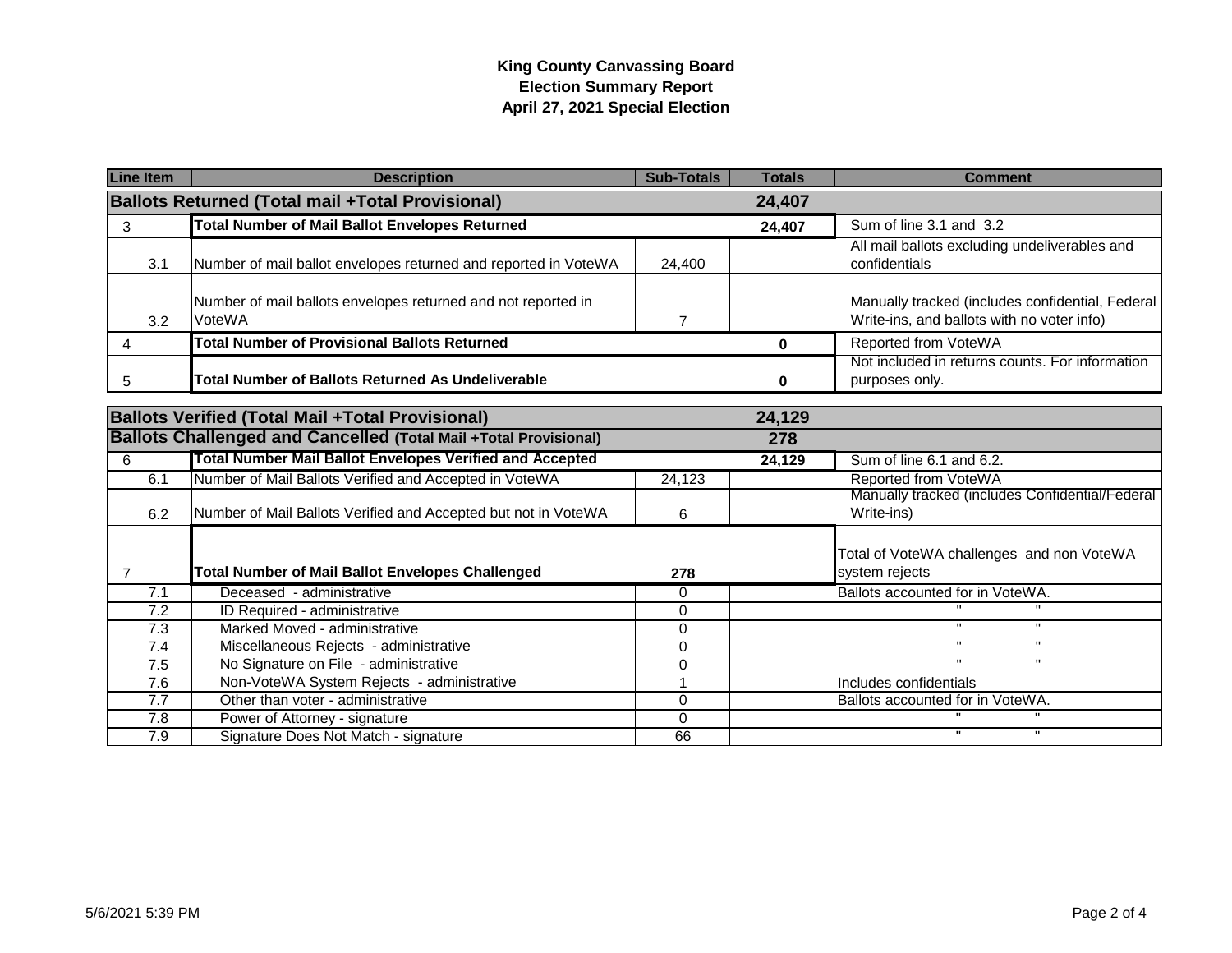## **King County Canvassing Board Election Summary Report April 27, 2021 Special Election**

| <b>Line Item</b> | <b>Description</b>                                               | <b>Sub-Totals</b> | <b>Totals</b> | <b>Comment</b> |
|------------------|------------------------------------------------------------------|-------------------|---------------|----------------|
| 7.10             | Too Late                                                         | 147               |               |                |
| 7.11             | Unsigned - signature                                             | 64                |               |                |
| 7.12             | Voter Name Change - signature                                    |                   |               |                |
| 7.13             | Witness Signature Missing - signature                            | U                 |               | ш              |
|                  |                                                                  |                   |               |                |
|                  |                                                                  |                   |               |                |
|                  |                                                                  |                   |               |                |
|                  |                                                                  |                   |               |                |
|                  |                                                                  |                   |               |                |
| 8                | <b>Total Number of Provisional Ballots Verified and Accepted</b> |                   | 0             |                |
| 9                | <b>Total Number of Provisional Ballots Challenged</b>            | o                 |               |                |
|                  |                                                                  |                   |               |                |

|                   | <b>Ballots Opened and Sent to Tabulation (Total Mail +Total Provisional)</b>       | 24,126 |                                                                               |
|-------------------|------------------------------------------------------------------------------------|--------|-------------------------------------------------------------------------------|
| 10                | <b>Total Mail Ballots Opened and Sent to Tabulation</b>                            | 24,126 | Line 6 (VoteWA) minus (Lines $10.1 + 10.2 +$<br>(10.3)                        |
| 10.1              | Mail Ballot Empty Envelopes                                                        |        | Tracked in Opening                                                            |
| 10.2 <sub>1</sub> | <b>Alt Format Empty Envelopes</b>                                                  |        | <b>Tracked in Ballot Review</b>                                               |
| 10.3              | Ballots Rejected (credit not removed in VoteWA)                                    |        | Accounted for in Canvassing Board Records.<br><b>Tracked in Ballot Review</b> |
|                   | <b>Total Provisional Ballots Opened and Sent to Tabulation</b>                     |        | Line 8 (VoteWA) minus (Lines $11.1 + 11.2$ )                                  |
| 11.1              | Provisional Ballot Empty Envelopes                                                 |        | Tracked in Ballot Review                                                      |
| 11.2              | Provisional Ballots Rejected by Canvassing Board (credit not<br>removed in VoteWA) |        | Accounted for in Canvassing Board Records.<br><b>Tracked in Ballot Review</b> |